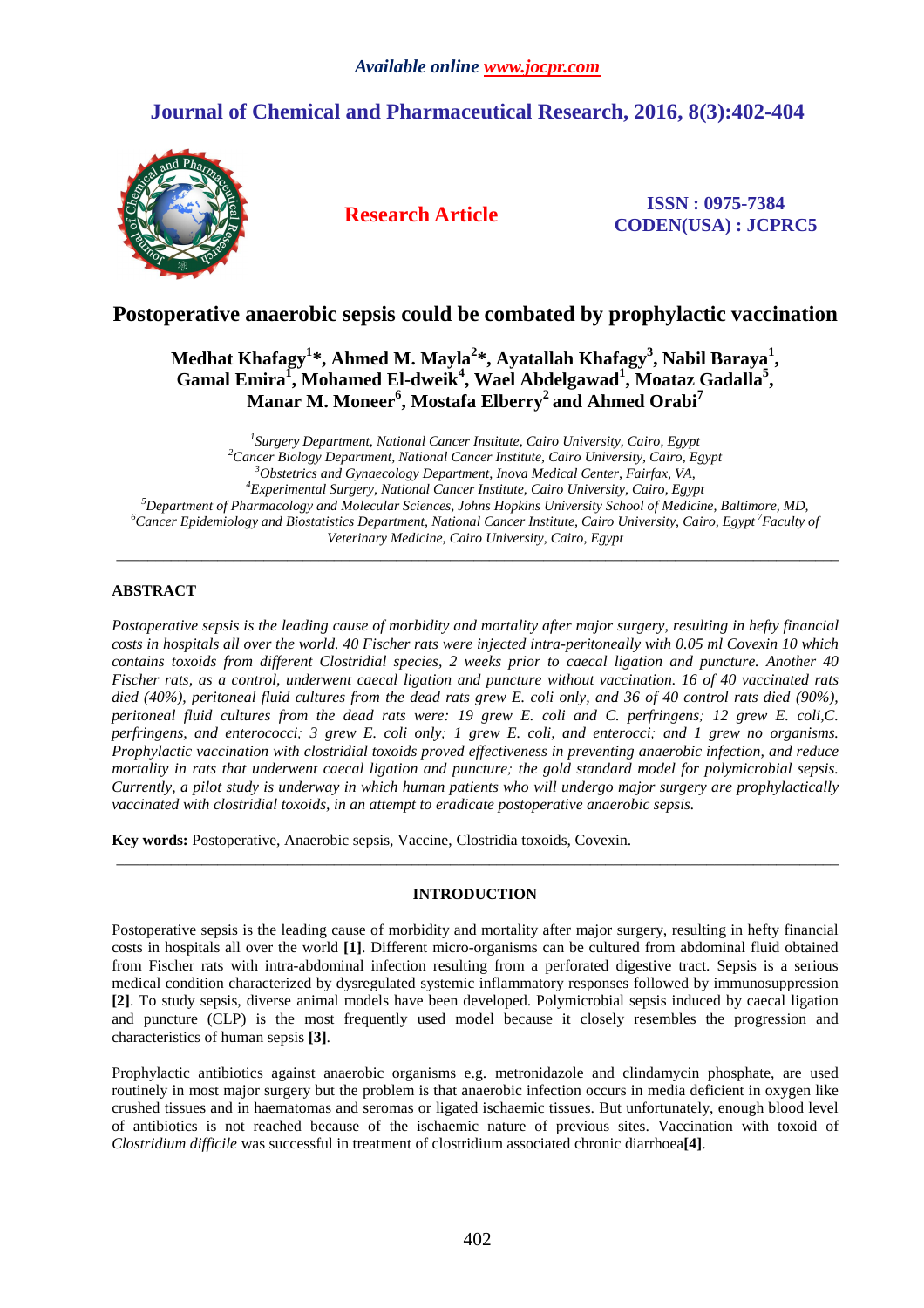We evaluated a cohort of rats with abdominal sepsis with the aim of obtaining more insight into the type of microorganisms involved and the efficacy of pre-treatment vaccination **[5]**.

\_\_\_\_\_\_\_\_\_\_\_\_\_\_\_\_\_\_\_\_\_\_\_\_\_\_\_\_\_\_\_\_\_\_\_\_\_\_\_\_\_\_\_\_\_\_\_\_\_\_\_\_\_\_\_\_\_\_\_\_\_\_\_\_\_\_\_\_\_\_\_\_\_\_\_\_\_

#### **EXPERIMENTAL SECTION**

Polymicrobial sepsis was induced using caecal ligation and puncture (CLP) in 80 Fisher rats. After deep anaesthesia, midline laparotomy was performed with exposure of caecum followed by ligature and many transverse perforations were made, with a 14 G needle, for induction of sepsis. After surgery, the caecum of the animals was replaced into peritoneal cavity, which was closed in two layers with 3.0 vicryl suture **[3]**.Fischer rats were divided into 2 equal groups. The control group animals received vehicle (saline solution) and the animals of the second group received the Covexin10 (Schering-Plough Animal Health, Ltd.) at a dose of 0.05 mL per animal, two weeks before they underwent identical laparotomy and CLP.

### **Bacterial identification**

Bacterial identification was performed on peritoneal fluids aseptically taken from dead animals. Samples were inoculated on cooked meat media preheated till 80 °C and were incubate anaerobically at 37 °C for 24 hr then were spread on neomycin blood agar media and were incubate anaerobically for 48 hr for *Clostridium* isolation also the same samples were inoculated on MAcConkey's agar and Kennel fecal agar for *E.coli* and *Enterococus* isolation respectively**[6]**.

#### **Statistical methods**

Data was analysed using IBM SPSS Advanced Statistics version 20.0 (SPSS Inc., Chicago, IL). Numerical data were expressed as median and range. Qualitative data were expressed as frequency and percentage. Chi-square test was used to examine the relation between qualitative variables. For quantitative data, comparison between two groups was done using Mann-Whitney test. All tests were two-tailed. A p-value < 0.05 was considered significant.

### **RESULTS**

Thirty six of 40 control rats died (90%), peritoneal fluid cultures from the dead rats were: 19 grew *E. coli* and *C. perfringens*; 12 grew *E. coli*, *C. perfringens*, and enterococci; 3 grew *E. coli* only; 1 grew *E. coli*, and enterocci; and 1 grew no organisms (Table 1). 16 of 40 vaccinated rats died (40%), peritoneal fluid cultures from the dead rats grew *E. coli* only (Table 2). Living at the end of the experiment on control group is 48 days and experiment on vaccinated group is 50 days. The cut-off point of survival is 50 days for vaccinated and control groups.

Only 4 rats survived in control group at 50 days and 24 rats survived in same period (Table 3). Only the control group grew anaerobic organisms and vaccinated group grew aerobic organisms (Table 4).

|  |  | Table 1: Types of organisms from peritoneal fluid after caecal ligation and puncture in fisher rats (control group) |  |  |  |
|--|--|---------------------------------------------------------------------------------------------------------------------|--|--|--|
|  |  |                                                                                                                     |  |  |  |

| <b>Isolated Organisms</b>               | Number of Rats $(n = 40)$ | Percent |
|-----------------------------------------|---------------------------|---------|
| Escherichia coli                        |                           | 7.5%    |
| E. coli and C. perfringens              |                           | 47.5%   |
| E. coli, C. perfringens and Enterococci |                           | 30%     |
| E. coli, and Enterococci                |                           | 2.5%    |
| No organisms                            |                           | 2.5%    |
| Total of dead rats                      |                           | 90%     |

**Table 2: Types of organisms from peritoneal fluid after caecal ligation and puncture in fisher rats (vaccinated group).** 

| <b>Isolated Organisms</b>               | Number of Rats $(n = 40)$ Percent |     |
|-----------------------------------------|-----------------------------------|-----|
| Escherichia coli                        |                                   | 40% |
| E. coli and C. perfringens              |                                   | 0%  |
| E. coli, C. perfringens and Enterococci |                                   | 0%  |
| E. coli, and Enterococci                |                                   | 0%  |
| No organisms                            |                                   | 0%  |
| Total of dead rats                      |                                   | 40% |

**Table 3: Survival after caecal ligation and puncture in vaccinated and control \*** 

|            | Number of rats survived Total number of rats Survival percent |    |     |
|------------|---------------------------------------------------------------|----|-----|
| Control    |                                                               | 40 | 10% |
| Vaccinated |                                                               | 40 | 50% |

*\* p value < 0.001* 

*A rat may harbour both aerboes and anaerobes*